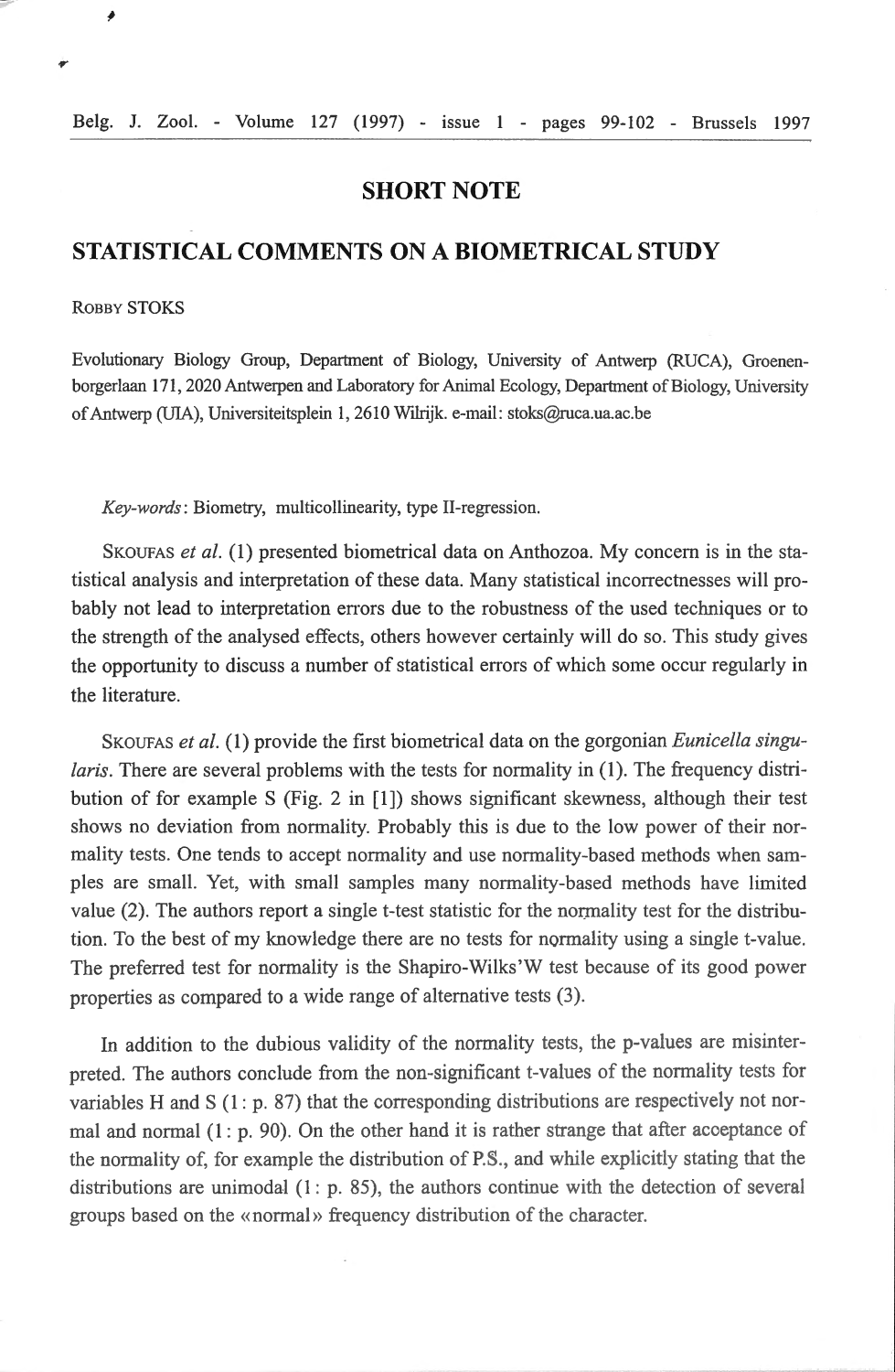### 100 ROBBY STOKS

SKOUFAS *et al.* (1) correctly argued that a multiple regression procedure should be used to determine the relative contribution of the variables height/length (H/L), nwnber of dichotomies (nb. dich.) and surface (S) in explaining the variance in dry weight (P.S.). lt follows from the name «multiple regression» that there have to be linear relationships between each independent variable (i.e. H/L, nb. dich. and S) and the dependent variable (P.S.) (4). The relationship between H/L (S) and P.S. however is only Iinear in the log scale (Fig. 4A in [1]) while this transformation was not used in the multiple regression procedure. Furthermore, the dependent variable has to be normally distributed (3), which is not the case (see above). The authors report the F-statistic of the overall significance test of the multiple regression as 58.903 with 52 df. The shape of the F- distribution is however only fully determined by two values for degrees of freedom, in this case  $(k, n-k-1)$  with k the number of independent variables (i.e. 3), and n the number of observations (i.e. 55) (5). The correct significance test should therefore be based on F (3,51).

Finally, perhaps the most serious complication is the existence of correlations among the independent variables, the so-called multicollinearity problem (6). Multicollinearity implies that part of the variation in the dependent variable may be attributed to more than one independent variable (6) and therefore one can not exactly determine the unique contribution of eacb independent variable to the variance of P.S. (the goal of the multiple regression in this study). Multicollinearity is severe when independent variables are more related to each other than they are to the dependent variable (7). Statistically this means that the coefficient of determination of the regression when the ith independent variable is regressed against all other independent variables  $(r^2)$  is greater than the coefficient of multiple determination for the total model  $(r_{\text{tot}}^2)$ . A log transformation of the variables (to induce linear relationships between independent and dependent variables, see higher) would not solve the problem of multicollinearity. For example the  $r^2$  of logS with only one of the two other independent variables (nb. dich.) is already  $0.8$  (see Fig. 5 in [1]). The value of  $r^2$  for logS will be even greater because it will also include the unique variance of logS explained by H/L. As a result  $r_i^2$  will almost certainly be greater than  $r_{\text{tot}}^2$  (model with untransformed data:  $r_{\text{tot}}^2$ =0.72) indicating severe multicollinearity. The problem of multicollinearity can be solved by combining independent variables into principal components or by using biased estimation methods such as ridge regression (6). In addition, there is another problem in the determination of the variance explained by the independent variables. To assess the fraction of variance explained by a single factor, one compares  $r_{\text{tot}}^2$ to  $r^2$  for the model with all except the factor of interest: the difference  $(r^2)$  is the variance uniquely explained by that single factor (6). As a logical result the coefficient of determination of the total model should equal the sum of the r<sup>2</sup><sub>i</sub>s. The r-square for the total model they report is 0.72 while the sum of the r-squares associated with each independent variable sums to 1.86 (this is also theoretically impossible because  $> 1.00$ ). This means that the given r-squares do not answer the purpose of the analysis, namely to show «de quelle manière interviennent les trois paramètres ... dans la détermination de la variance de P.S.» (1). Therefore the explaining capacity of the independent variables will be smaller than reported.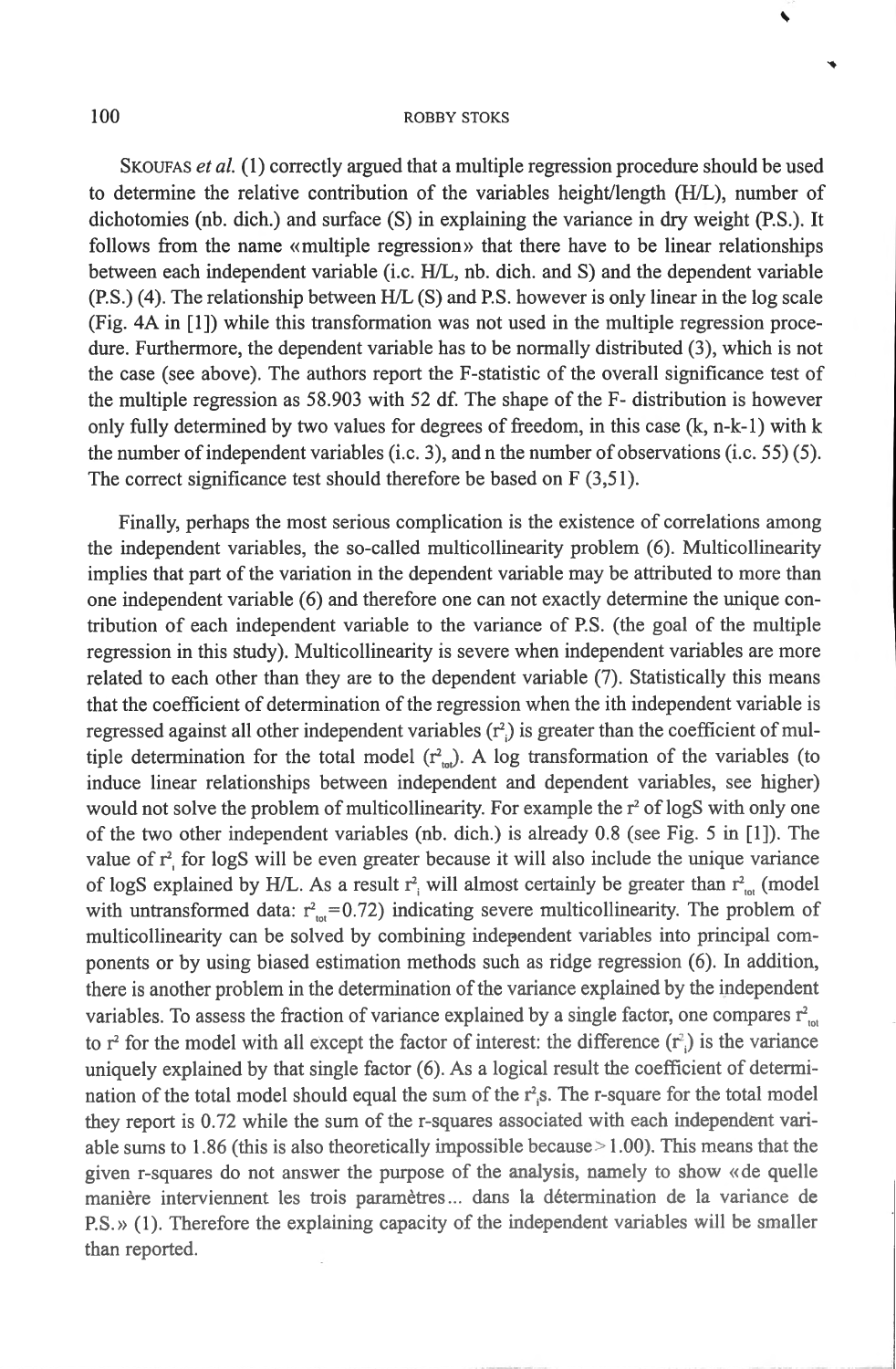#### STATISTICAL COMMENTS ON A BIOMETRICAL STUDY 101

,

The allometric relationships between the measured variables were determined with ordinary least squares linear regressions on log-transformed data  $(1, 8)$ . However, when both variables are subject to measurement error, as is the case, a critical assumption of ordinary least squares regression has been violated and the estimates of slopes are biased (5, 9, for sorne examples of bias introduced in the context of allometry see 10). This is especially important if one attempts to compare scaling exponents with values expected under the null hypothesis of isometry. In such cases one should use type II regression (5, 9). In morphometric work logarithmically transformed variables are often employed, and their functional relationship should be estimated by the slope of the major axis of the bivariate sample (5). The differences between slopes estimated by both techniques decrease as the correlation coefficients increase (9). Therefore especially the slope of log H/L against log P.S. will be biased.

Even after ignoring the bias in the calculated scaling exponents, there are some problems with their interpretation. Isometry is specified by the ratio of the dimensions of the variables (9). Allometry is the departure from isometry. SKOUFAS *et al.* (1) found a scaling exponent of 0.7 between P.S. and S (after log transformation). Because this value is smaller than three, they conclude that there is a positive allometric relationship between both variables. The calculated scaling exponent should however be tested against the appropriate null hypothesis of isometry. The expected slope of a plot of log area versus log dry weight is  $L^2/L^3 = 2/3$  (11) and not three. Therefore it is highly probable that the claimed positive allometric relationship is in fact a purely isometric one. Also the allometry of P.S. against H/L and nb. dich. against Sis checked by comparing the scaling exponents at sight (and not statistically) witb values generated by a wrong null hypothesis (respectively with a scaling exponent under isometry of three and two).

I would like to thank Thierry Backeljau, Luc De Bruyn and Stefan Van Dongen for useful discussions and an anooymous referee for comments on the manuscript. Wim Jacobs and Solange Goethals provided me with some key articles. The author is a Research Assistant of the Fund for Scientific Researcb - Flanders (Belgium FWO).

### **REFERENCES**

- 1. SKOUFAS, G., M. POULICEK & C.CH. CHINTIROGLOU (1996) Etude préliminaire de la biométrie d' *Eunicella singularis* (Esper, 1974) (Gorgonacea, Antbozoa) à la mer Egée. *Belg.* J *Zool. ,* 126 (2) : 85-92.
- 2. STEWART-OATEN, A. (1995) Rules and judgements in statistics: three examples. Ecology, 76 (6) : 2001-2009.
- 3. STATSOFT (1994) Statistica. Volume I: general conventions & statistics I. Statsoft, Tulsa.
- 4. MANLY, B.F.J. (1992) The design and analysis of research studies. Cambridge University Press, Cambridge, 353 pp.
- 5. SOKAL, R.R. & F.J. ROHLF (1995) Biometry. W.H. FREEMAN and Co., New York, 887 pp.
- 6. PHILIPPI, T.E. (1994) Multiple regression: herbivory. In: SCHEINER, S.M. & GUREVITCH, J. (eds.) - *Design and analysis of ecological experiments*. Chapman and Hall, London: 183-210.
- 7. FREUND, R.J. and LFTELL, R.C. (1986) SAS system for regression, 1986 Edition. SAS lnstitute lnc., Cary.